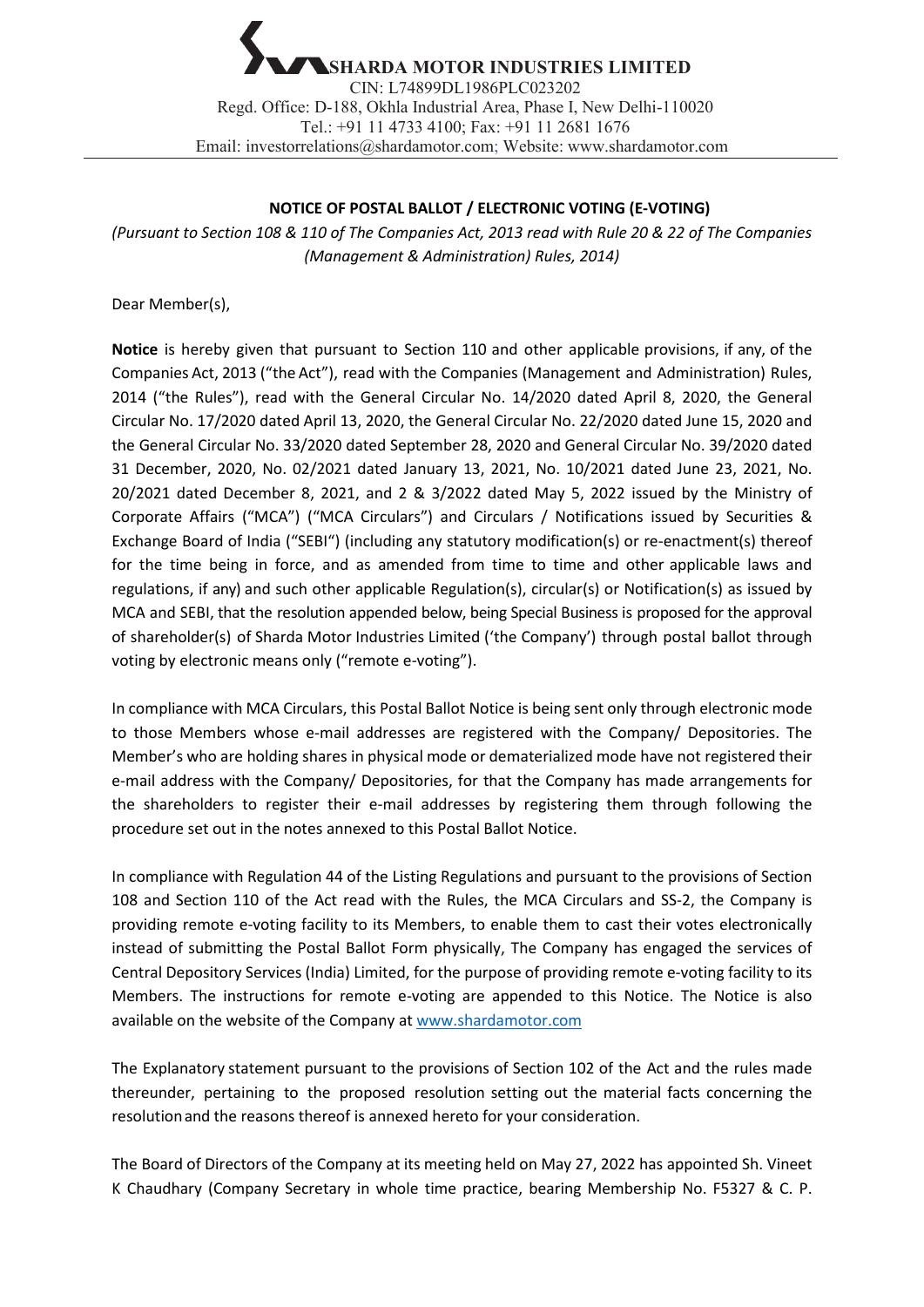No.4548), Managing Partner or failing of him Sh. Mohit K Dixit (Company Secretary in whole time practice, bearing Membership No. ACS49021 & C.P. No. 17827), Partner of M/s. VKC & Associates, New Delhi, as Scrutinizer for conducting the Postal Ballot/ E- Voting process in a fair and transparent manner.

The remote e-voting period commences at 9:00 a.m. (IST) on Thursday, June 9, 2022 and will end at 5:00 p.m. (IST) on Friday, July 8, 2022 and remote e-voting will be blocked and voting shall not be allowed beyond said time.

The Scrutinizer shall submit his report to the Chairperson/ Co-Chairperson of the Company after completion of scrutiny of the e-voting. The results shall be declared on or before Saturday, July 9, 2022 and communicated to BSE Limited ("BSE") and National Stock Exchange of India Limited ("NSE") ("Stock Exchanges") and will also be displayed on the Company's website www.shardamotor.com.

Consent of the Members is being sought on the following Resolution:

# **Special Business**

**1. Approval of "Sharda Motor Industries Limited Stock Option Scheme 2022**", **and grant of employee stock options to the eligible employees of the Company**

To consider and if thought fit, to pass the following resolution as Special Resolution:

**"RESOLVED THAT** pursuant to the provisions of Section 62(1)(b) and other applicable provisions, if any, of the Companies Act, 2013 (including any statutory modification(s) or re-enactment(s) thereof, for the time being in force), read with the rules framed thereunder, including the Companies (Share Capital and Debentures) Rules, 2014, and in accordance with the provisions of the Securities and Exchange Board of India (Share Based Employee Benefits and Sweat Equity) Regulations 2021, as amended (referred to as the "**SEBI SBEB Regulations**"), the Securities and Exchange Board of India (Listing Obligations and Disclosure Requirements) Regulations, 2015 (the "**SEBI LODR Regulations**"), the Foreign Exchange Management Act, 1999, read with the relevant rules, regulations, directions, notifications and clarifications issued thereunder **("FEMA")**, and other applicable laws, rules and regulations, including in each case any modifications thereof or supplements thereto (collectively, "**Applicable Laws**"), and the provisions of the Memorandum and Articles of Association of the Company and subject to such approvals, permissions and sanctions of any regulatory or other authorities as may be necessary from time to time and subject to such conditions and modifications as may be prescribed or imposed while granting such approvals, permissions and sanctions, which may be agreed to by the Board of Directors of the Company (hereinafter referred to as the "**Board"**, which term shall be deemed to include any Committee, including the Nomination and Remuneration Committee, which the Board has constituted or may hereafter constitute to act as the "Compensation Committee" under the SEBI SBEB Regulations, to exercise its powers including the powers conferred by this Resolution), the consent and approval of the members of the Company be and is hereby accorded to the Board to introduce and implement the "**Sharda Motor Industries Limited Stock**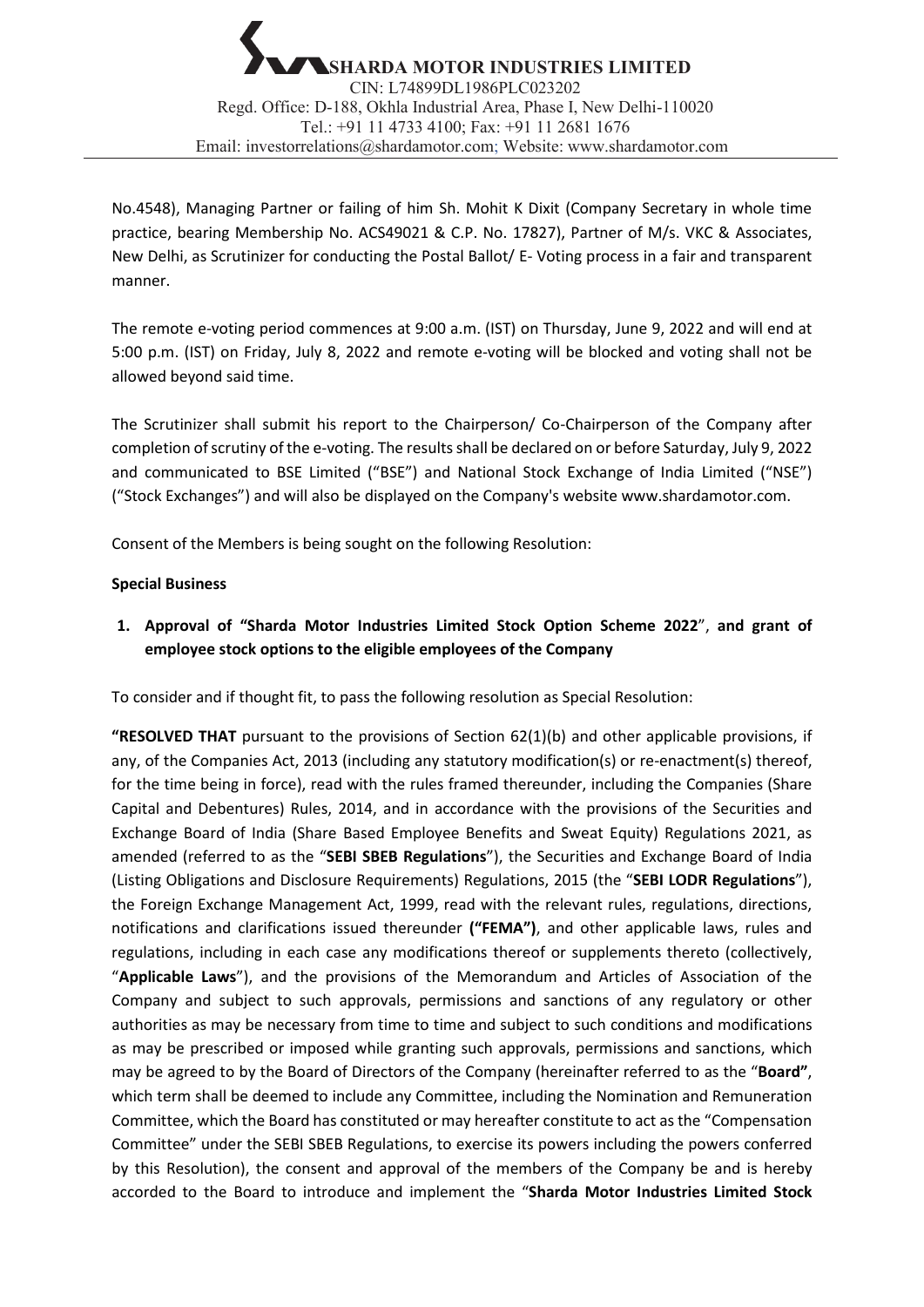**Option Scheme 2022**" **("ESOP 2022" / "Scheme")**, the salient features of which are detailed in the Explanatory Statement to this resolution, and to create, grant, offer, issue and allot at any time, in one or more tranches, to or for the benefit of such person(s) who are permanent employees of the Company, whether working in India or outside India, and/or directors of the Company, whether whole-time or otherwise, and to such other person(s) as may be decided by the Board and/ or permitted under the SEBI SBEB Regulations and other Applicable Laws (other than promoters or persons belonging to the promoter group of the Company, independent directors and directors holding directly or indirectly more than 10% of the outstanding equity shares of the Company) selected on the basis of criteria decided by the Board in terms of the ESOP 2022 (hereinafter collectively referred to as the **"Eligible Employees**"), up to 300,000 (Three Lakh) stock options exercisable into equity shares of the Company (such stock options, the "**Options**"), in one or more tranches, not exceeding 300,000 (Three Lakh) equity shares of face value of INR 2 each of the Company, at such price or prices, and on such terms and conditions as may be fixed or determined by the Board in accordance with the ESOP 2022 and in compliance with the SEBI SBEB Regulations and other Applicable Laws.

**RESOLVED FURTHER THAT** the Board be and is hereby authorized to issue and allot equity shares of the Company directly to the Eligible Employees upon exercise of Options from time to time in accordance with the ESOP 2022 and such equity shares shall rank *pari-passu* in all respects with the then existing equity shares of the Company.

**RESOLVED FURTHER THAT** in case of any corporate action(s) such as rights issues, bonus issues, merger and sale of division or other re-organization of the capital structure of the Company, as applicable from time to time, the number, class and kind of equity shares and/or the number of Options and/or the exercise price under the ESOP 2022 shall be appropriately adjusted by the Board, along with such approvals as may be necessary to preserve the benefits or potential benefits intended to be made available under the ESOP 2022 or with respect to any outstanding Options or otherwise necessary to reflect any such change, in a manner that the Board deems fit and accordingly, if any additional Options are granted by the Company for the purpose of making a fair and reasonable adjustment to the Options granted earlier, the above ceiling of 300,000 (Three Lakh) shall be deemed to be increased to the extent of such additional number of Options granted.

**RESOLVED FURTHER THAT** in case the equity shares of the Company are either sub-divided or consolidated, then the number of equity shares to be issued and allotted on exercise of Options granted under the ESOP 2022 and the exercise price of Options granted under the ESOP 2022 shall automatically stand augmented or reduced, as the case may be, in the same proportion as the present face value of INR 2 per equity share bears to their revised face value of the equity shares of the Company after such sub-division or consolidation, without affecting any other rights or obligations of the Eligible Employees who have been granted Options under the ESOP 2022.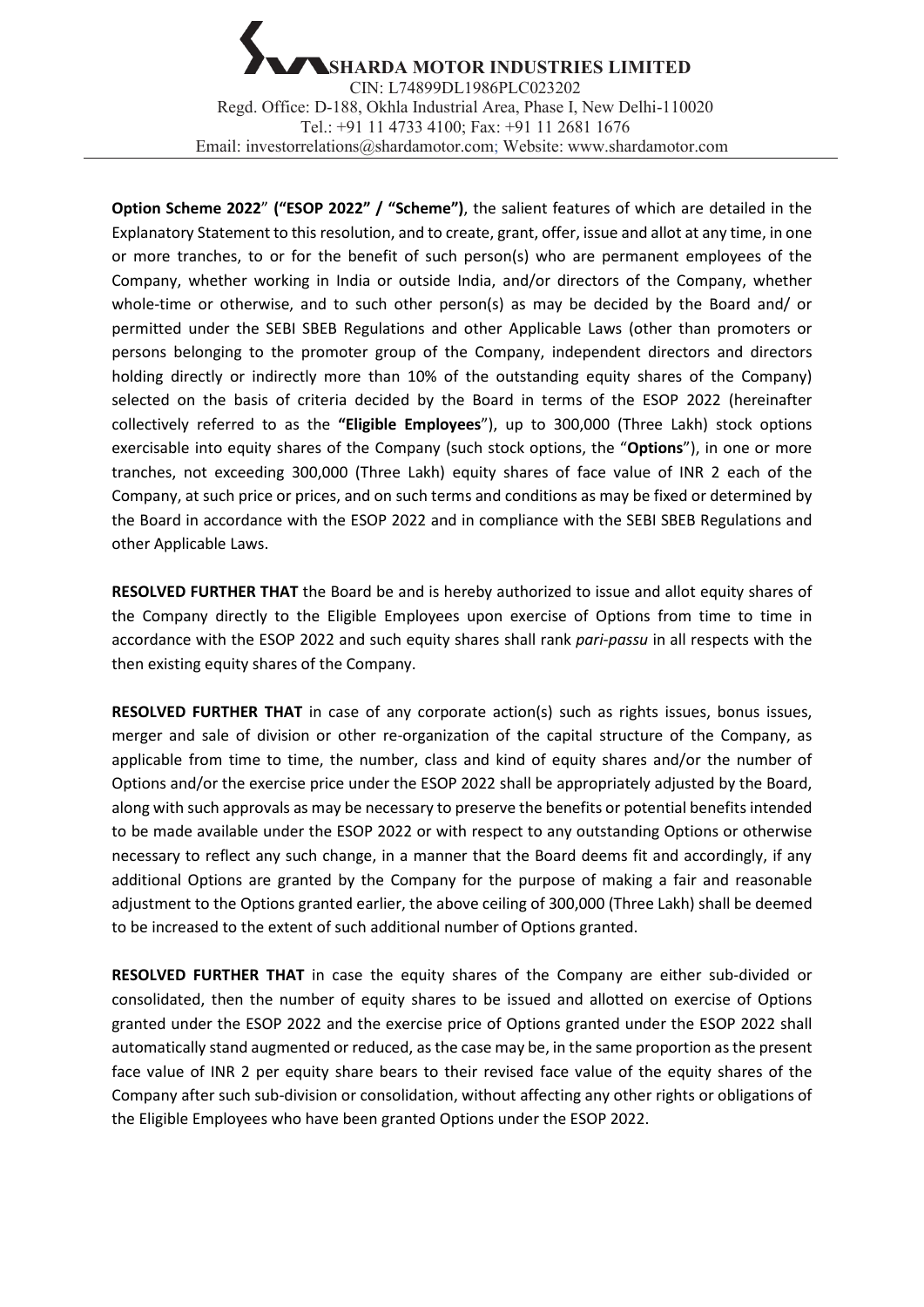**RESOLVED FURTHER THAT** without prejudice to the generality of the above, the Board be and is hereby authorized on behalf of the Company, to formulate, evolve, decide upon and implement the ESOP 2022, determine the detailed terms and conditions of the ESOP 2022 including but not limited to the quantum of the Options to be granted per Eligible Employee, the number of Options to be granted in each tranche, the terms or combination of terms subject to which the said Options are to be granted, the exercise period, the vesting period, the vesting conditions, instances where such Options shall lapse and to grant such number of Options, to such Eligible Employees of the Company, at such price, at such time and on such terms and conditions as set out in the ESOP 2022 and as the Board may in its absolute discretion think fit.

**RESOLVED FURTHER THAT** the Nomination and Remuneration Committee be designated as the Compensation Committee in accordance with Regulation 5(1) of the SEBI SBEB Regulations for the purposes of administration of ESOP 2022.

**RESOLVED FURTHER THAT** the Board shall take necessary steps for listing of the equity shares allotted under the ESOP 2022 on the stock exchanges where the equity shares of the Company are listed in accordance with the provisions of the SEBI SBEB Regulations, the SEBI LODR Regulations and other Applicable Laws.

**RESOLVED FURTHER THAT** the Company shall conform to the accounting policies prescribed from time to time under SEBI SBEB Regulations and any other Applicable Laws to the extent relevant and applicable to the ESOP 2022.

**RESOLVED FURTHER THAT** the Board be and is hereby authorized at any time to modify, change, vary, alter, amend, suspend, withdraw, terminate or revive the ESOP 2022, subject to compliance with Applicable Laws and to do all such acts, deeds, matters and things, as it may deem fit at its absolute discretion, for such purpose and also to settle any issues, questions, difficulties or doubts that may arise in this regard without being required to seek any further consent or approval of the members and further to execute all such documents, writings and to give such directions and/or instructions as may be necessary or expedient to give effect to such modification, change, variation, alteration, amendment, suspension, withdrawal, termination or revival of the ESOP 2022 and to do all other things incidental and ancillary thereof in conformity with the provisions of the Companies Act, the Memorandum and Articles of Association of the Company, the SEBI SBEB Regulations, the SEBI LODR Regulations and any other Applicable Laws in force.

**RESOLVED FURTHER THAT** the Board be and is hereby authorized to do all such acts, deeds and things, as it may, at its absolute discretion, deems necessary to give effect to this Resolution without being required to seek any further consent or approval of the members, including authorizing or directing the appointment of intermediaries, professionals, experts, independent agencies, any other advisors, consultants or representatives, being incidental to the effective implementation and administration of the ESOP 2022, as also to make applications to the appropriate authorities, parties and institutions for their requisite approvals and all other documents required to be filed in connection with the above,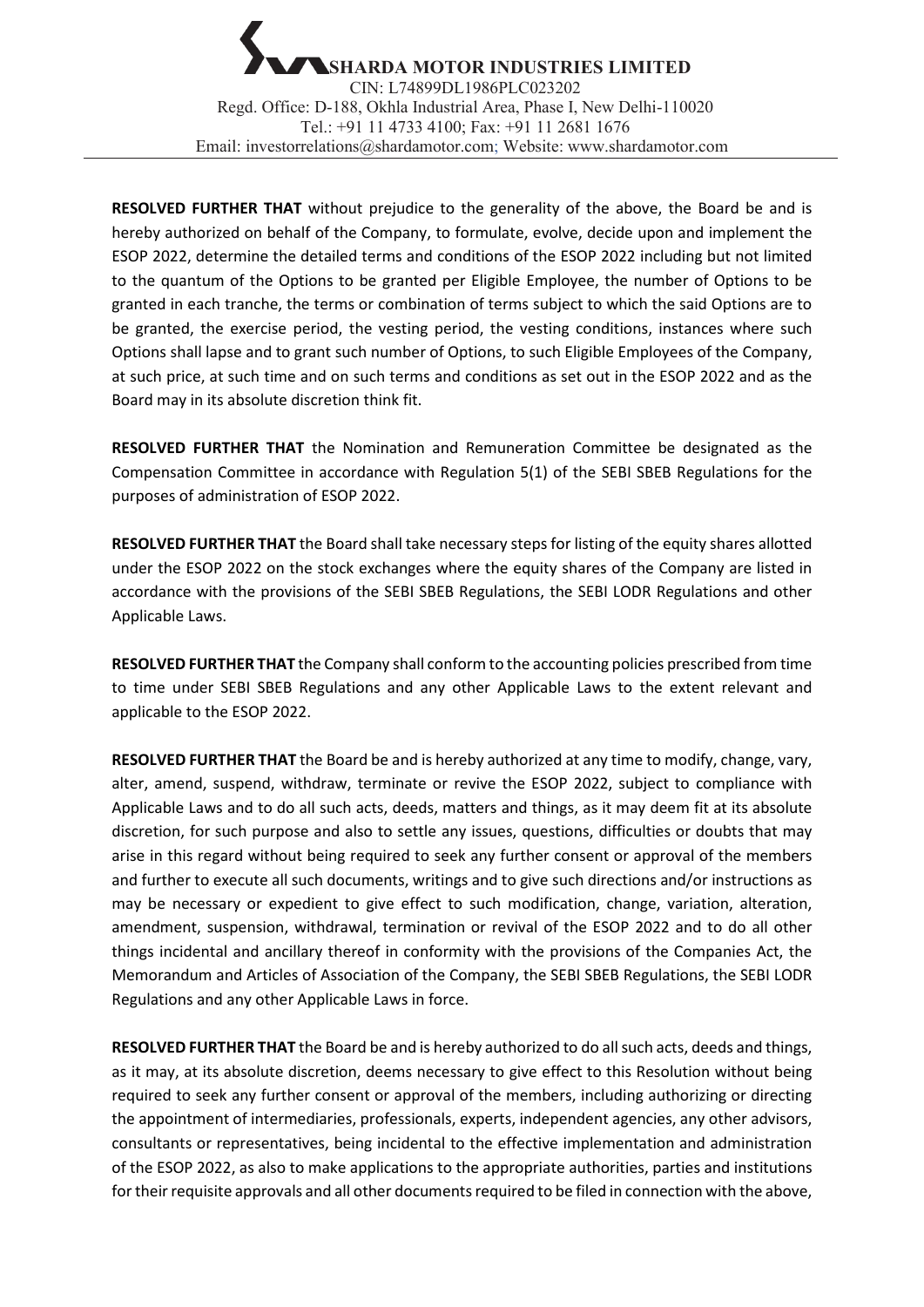

further to settle all such questions, difficulties or doubts whatsoever which may arise, to give such directions and/or instructions as may be necessary or expedient and to delegate all or any of its powers herein conferred to the Nomination and Remuneration Committee and/or any other Committee of directors and/or any director(s) and/or officer(s) of the Company."

> **By order of the Board of Directors For Sharda Motor Industries Limited**

Place: Delhi Date: 27.05.2022

> **Nitin Vishnoi Executive Director & Company Secretary**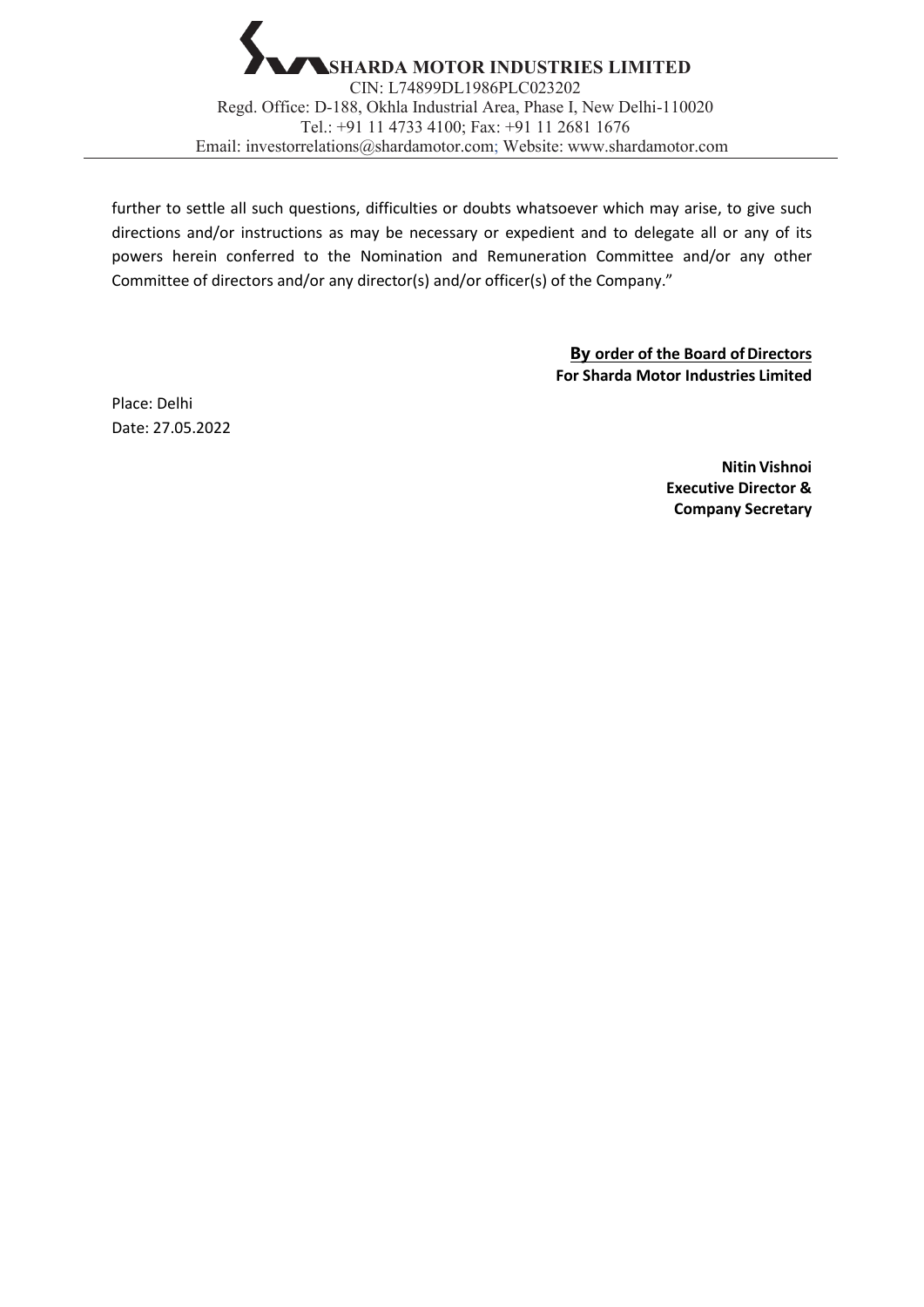### **NOTES:**

- 1. The Explanatory Statement pursuant to Section 102 of the Companies Act, 2013 read with its rules made thereunder, setting out the material facts concerning the resolution and the reason thereof is annexed for your consideration.
- 2. In line with the MCA Circulars, the Postal Ballot Notice is being sent only by electronic mode to those members whose e-mail addresses are registered with the Company / Depositories or in the Register of Beneficial Owners maintained by the Depositories, on June 3, 2022, and who have registered their e-mail addresses with the Company or with the Depositories. Members may please note that the Postal Ballot Notice will also be available on the Company's website at https://www.shardamotor.com, websites of the Stock Exchanges i.e. BSE Limited and National Stock Exchange of India Limited at www.bseindia.com and www.nseindia.com, respectively and on the website of Central Depository Services (India) Limited ("CDSL")[,](http://www.evotingindia.com/) [www.evotingindia.com.](http://www.evotingindia.com/)
- 3. Only those Members whose names are appearing in the Register of Members / List of Beneficial Owners as on the Cut-Off Date shall be eligible to cast their votes through postal ballot by remote e-voting. A person who is not a Member on the Cut-Off Date should treat this Notice for information purposes only.

However, it is clarified that all Members of the Company as on the Cut-Off Date (including those Members who may not have received this Notice due to non-registration of their e-mail addresses with the Company/ RTA/ Depositories) shall be entitled to vote in relation to the aforementioned Resolution in accordance with the process specified in this Notice.

- 4. In compliance with the provisions of Section 108 and Section 110 of the Act read with Rules 20 and 22 of the Rules, Regulation 44 of the Listing Regulations, SS-2 and the MCA Circulars, the Company is pleased to provide remote e-voting facility to its Members, to enable them to cast their votes electronically. The detailed procedure with respect to remote e-voting is mentioned in note no. 15 of this Notice.
- 5. The Members who do not receive the Postal Ballot Notice may download the same from the website of the Company under section ["AGM/ EGM/ POSTAL BALLOT NOTICES"](http://www.shardamotor.com/investor-relations/notices-results/#collapse1) available at link: http://www.shardamotor.com/investor-relations/notices-results/
- 6. In compliance with the provisions of Section 108 of the Act and the rules framed thereunder, and Regulation 44 of the Listing Regulations as amended and the MCA Circulars, Company is pleased to provide facility of remote e-voting to all its members to enable them to cast their votes on all resolution set forth in this notice electronically. For this purpose, the Company has engaged the services of Central Depository Services (India) Limited ("CDSL") for the purpose of providing the facility to cast vote through remote e-voting to all its Members.
- 7. The draft ESOP Scheme or "Sharda Motor Industries Limited Stock Option Scheme 2022" ("ESOP 2022" / "Scheme") is also available on the website of the Company at: [https://www.shardamotor.com/wp-content/uploads/2022/06/ESOP-Scheme-Sharda-](https://www.shardamotor.com/wp-content/uploads/2022/06/ESOP-Scheme-Sharda-Motor.pdf)[Motor.pdf](https://www.shardamotor.com/wp-content/uploads/2022/06/ESOP-Scheme-Sharda-Motor.pdf)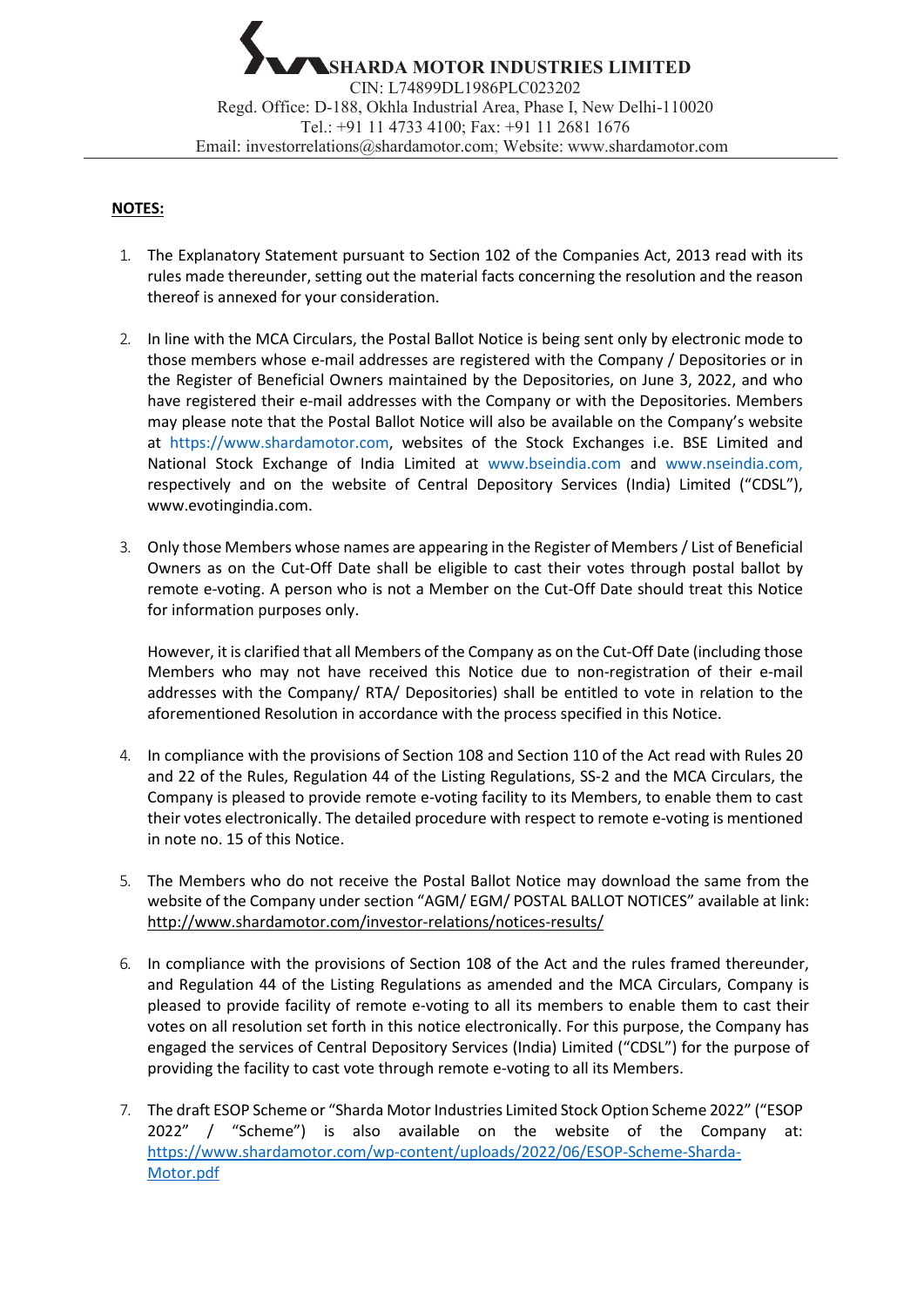- 8. Voting rights are reckoned on the basis of the shares registered in the name of members / beneficial owners as on "cut-off date" i.e. Friday, June 3, 2022.
- 9. The remote e-voting period commences at 9:00 a.m. (IST) on Thursday, June 9, 2022 and will end at 5:00 p.m. (IST) on Friday, July 8, 2022, when remote e-voting will be blocked and voting shall not be allowed beyond said time. During this period, Members of the Company holding shares either in physical form or in dematerialized form, as on the Cut-off date, i.e. Friday, June 3, 2022, may cast their vote electronically. The e-voting module shall be disabled by CDSL for voting thereafter and the member(s) shall not be able to vote on the resolution. Once the vote on a resolution is cast by the Member, he shall not be allowed to change it subsequently. Once a member casts the vote on the Resolution, he or she will not be allowed to change it subsequently.
- 10. Sh. Vineet K Chaudhary, Managing Partner or failing of him Sh. Mohit K Dixit, Partner of M/s. VKC & Associates, Company Secretary in whole time practice has been appointed as Scrutinizerfor conducting the postal ballot/remote e-voting process in a fair and transparent manner.
- 11. The Scrutinizer shall submit his report to the Chairman / Co-chairperson of the Company post the completion of scrutiny, and the result of the voting through the remote e-voting process and shall be announced by the Chairman / Co-chairperson or any Director of the Company duly authorised, on or before Saturday, July 9, 2022 and shall also be displayed on the website of the Company (www.shardamotor.com), besides being communicated to the National Stock Exchange of India Limited and BSE Limited ("Stock Exchanges").
- 12. The Resolution, if passed by the requisite majority through Postal Ballot, will be deemed to have been passed on the last date specified for e-voting Friday, July 8, 2022.
- 13. The results of the Postal Ballot shall also be published in the newspapers. The resolution, if passed by requisite majority, shall be deemed to have been passed on the last date specified by the company for receipt of duly completed postal ballot forms or e-voting.
- 14. Members desirous of inspecting the documents referred to in the Notice or Explanatory Statement may send their requests during the business hours at investorrelations@shardamotor.com from their registered e-mail addresses mentioning their names, folio numbers, DP ID and Client ID between the period from Thursday, June 9, 2022 to Friday, July 8, 2022.
- 15. Procedure for registration / updating email addresses:
	- a) Members holding shares in physical mode, who have not registered/updated their email addresses with the Company, are requested to send the scanned copy of the following documents by email to the Company / Registrar and Share Transfer Agent, Alankit Assignments Limited ("RTA") at investorrelations@shardamotor.com / [rta@alankit.com](mailto:rta@alankit.com) or [lalitap@alankit.com:](mailto:lalitap@alankit.com)
		- (i) a signed request letter mentioning their name, folio no. and address;
		- (ii) self-attested copy of the PAN Card and
		- (iii) self-attested copy of Address proof (e.g. Aadhar Card, Driving License, Election Identity Card, Passport).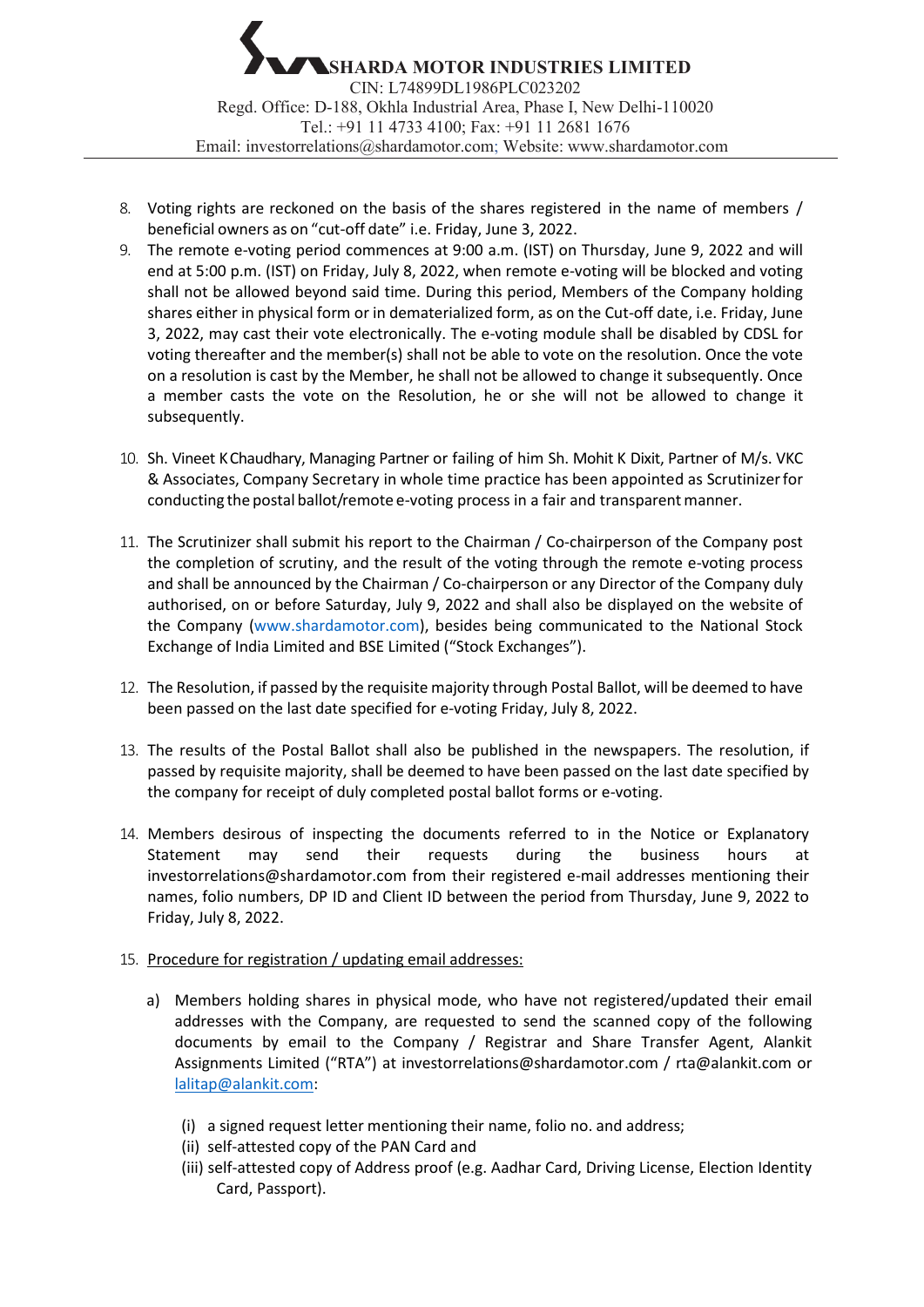- b) Members holding shares in dematerialized mode, who have not registered/updated their email addresses with the Depository Participant(s), are requested to register/update their email addresses with their Depository Participant(s).
- 16. Process to cast votes through remote e-voting:
	- A) **Login method for e-Voting for Individual shareholders holding securities in DEMAT mode is given below:**

| of I<br><b>Type</b>                                                            | <b>Login Method</b>                                                                                                                                                                                                                                                                                                                                                                                                                                                                                                                                                                                                                                                    |  |
|--------------------------------------------------------------------------------|------------------------------------------------------------------------------------------------------------------------------------------------------------------------------------------------------------------------------------------------------------------------------------------------------------------------------------------------------------------------------------------------------------------------------------------------------------------------------------------------------------------------------------------------------------------------------------------------------------------------------------------------------------------------|--|
| shareholders                                                                   |                                                                                                                                                                                                                                                                                                                                                                                                                                                                                                                                                                                                                                                                        |  |
| Individual<br>Shareholders<br>holding securities<br>in Demat mode<br>with CDSL | Users who have opted for CDSL Easi / Easiest facility, can login through<br>1)<br>their existing user id and password. Option will be made available to<br>reach e-Voting page without any further authentication. The URL for<br>login<br>Easi<br>Easiest<br>users<br>to<br>to<br>are<br>https://web.cdslindia.com/myeasi/home/login<br>visit<br>or<br>www.cdslindia.com and click on Login icon and select New System<br>Myeasi.                                                                                                                                                                                                                                     |  |
|                                                                                | After successful login the Easi / Easiest user will be able to see the e-<br>2)<br>Voting option for eligible companies where the evoting is in progress<br>as per the information provided by company. On clicking the evoting<br>option, the user will be able to see e-Voting page of the e-Voting<br>service provider for casting your vote during the remote e-Voting<br>period or joining virtual meeting & voting during the meeting.<br>Additionally, there is also links provided to access the system of all e-<br>Voting Service Providers i.e. CDSL/NSDL/KARVY/LINKINTIME, so that<br>the user can visit the e-Voting service providers' website directly. |  |
|                                                                                | 3) If the user is not registered for Easi/Easiest, option to register is<br>available<br>at<br>https://web.cdslindia.com/myeasi/Registration/EasiRegistration                                                                                                                                                                                                                                                                                                                                                                                                                                                                                                          |  |
|                                                                                | Alternatively, the user can directly access e-Voting page by providing<br>4)<br>Demat Account Number and PAN No. from a e-Voting link available<br>on www.cdslindia.com home page. The system will authenticate the<br>user by sending OTP on registered Mobile & Email as recorded in the<br>Demat Account. After successful authentication, user will be able to<br>see the e-Voting option where the evoting is in progress and also able<br>to directly access the system of all e-Voting Service Providers.                                                                                                                                                       |  |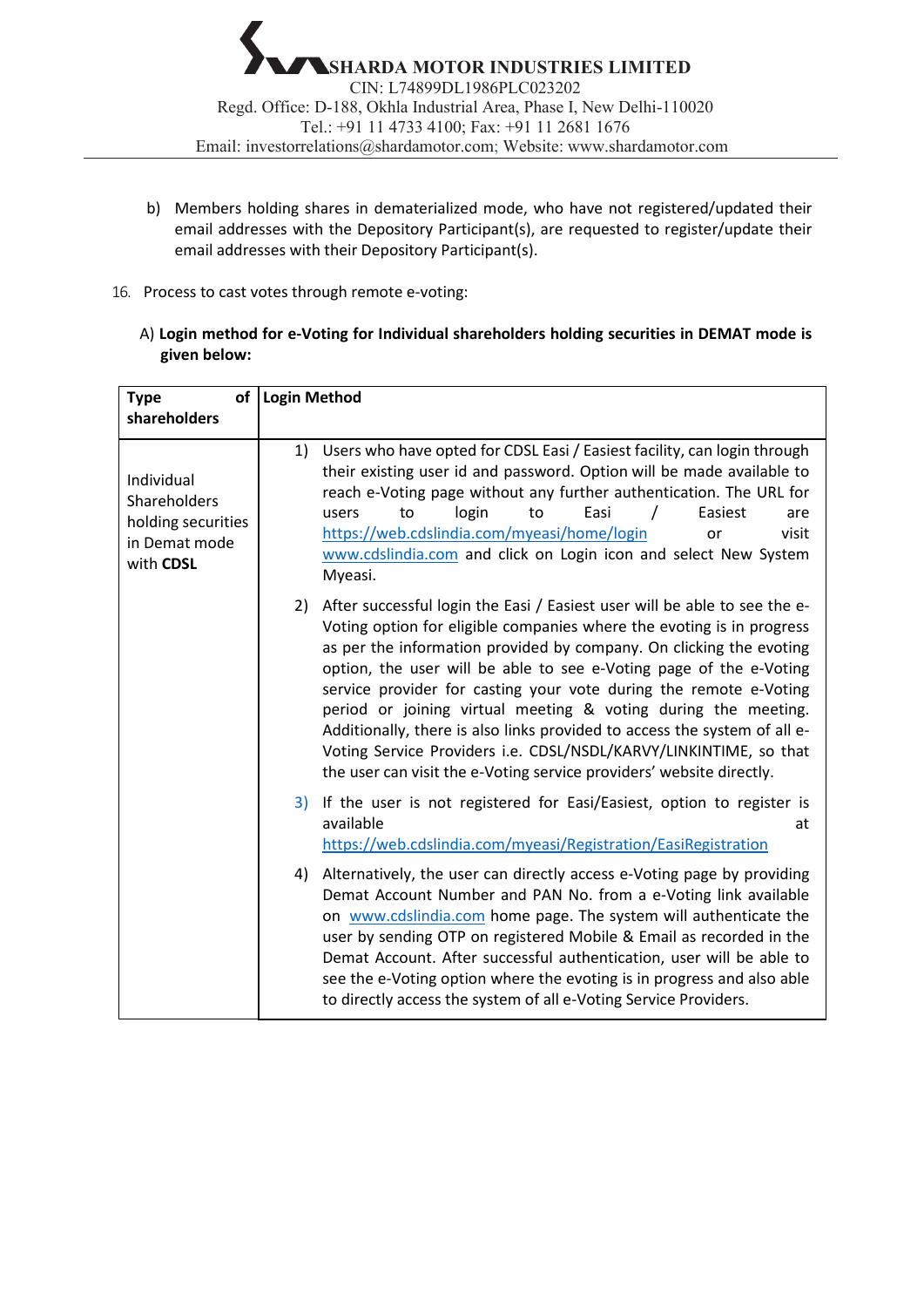**SHARDA MOTOR INDUSTRIES LIMITED** CIN: L74899DL1986PLC023202 Regd. Office: D-188, Okhla Industrial Area, Phase I, New Delhi-110020 Tel.: +91 11 4733 4100; Fax: +91 11 2681 1676 Email: [investorrelations@shardamotor.com;](mailto:investorrelations@shardamotor.com) Website: [www.shardamotor.com](http://www.shardamotor.com/)

| Individual<br>Shareholders<br>holding securities<br>in demat mode<br>with NSDL                                                              | If you are already registered for NSDL IDeAS facility, please visit the e-<br>1)<br>Services website of NSDL. Open web browser by typing the following<br>URL: https://eservices.nsdl.com either on a Personal Computer or on a<br>mobile. Once the home page of e-Services is launched, click on the<br>"Beneficial Owner" icon under "Login" which is available under 'IDeAS'<br>section. A new screen will open. You will have to enter your User ID<br>and Password. After successful authentication, you will be able to see<br>e-Voting services. Click on "Access to e-Voting" under e-Voting services<br>and you will be able to see e-Voting page. Click on company name or<br>e-Voting service provider name and you will be re-directed to e-Voting<br>service provider website for casting your vote during the remote e-<br>Voting period or joining virtual meeting & voting during the meeting. |
|---------------------------------------------------------------------------------------------------------------------------------------------|----------------------------------------------------------------------------------------------------------------------------------------------------------------------------------------------------------------------------------------------------------------------------------------------------------------------------------------------------------------------------------------------------------------------------------------------------------------------------------------------------------------------------------------------------------------------------------------------------------------------------------------------------------------------------------------------------------------------------------------------------------------------------------------------------------------------------------------------------------------------------------------------------------------|
|                                                                                                                                             | 2) If the user is not registered for IDeAS e-Services, option to register is<br>available at https://eservices.nsdl.com. Select "Register Online for<br>"Portal<br>click<br><b>IDeAS</b><br>or<br>at<br>https://eservices.nsdl.com/SecureWeb/IdeasDirectReg.jsp                                                                                                                                                                                                                                                                                                                                                                                                                                                                                                                                                                                                                                                |
|                                                                                                                                             | 3) Visit the e-Voting website of NSDL. Open web browser by typing the<br>following URL: https://www.evoting.nsdl.com/ either on a Personal<br>Computer or on a mobile. Once the home page of e-Voting system is<br>launched, click on the icon "Login" which is available under<br>'Shareholder/Member' section. A new screen will open. You will have<br>to enter your User ID (i.e. your sixteen digit demat account number<br>hold with NSDL), Password/OTP and a Verification Code as shown on<br>the screen. After successful authentication, you will be redirected to<br>NSDL Depository site wherein you can see e-Voting page. Click on<br>company name or e-Voting service provider name and you will be<br>redirected to e-Voting service provider website for casting your vote<br>during the remote e-Voting period or joining virtual meeting & voting<br>during the meeting                     |
| Individual<br>Shareholders<br>(holding<br>securities<br>in<br>demat<br>mode)<br>through<br>login<br>their Depository<br><b>Participants</b> | You can also login using the login credentials of your demat account<br>through your Depository Participant registered with NSDL/CDSL for e-<br>Voting facility. After Successful login, you will be able to see e-Voting<br>option. Once you click on e-Voting option, you will be redirected to<br>NSDL/CDSL Depository site after successful authentication, wherein<br>you can see e-Voting feature. Click on company name or e-Voting<br>service provider name and you will be redirected to e-Voting service<br>provider website for casting your vote during the remote e-Voting<br>period or joining virtual meeting & voting during the meeting.                                                                                                                                                                                                                                                      |

**Important note:** Members who are unable to retrieve User ID/ Password are advised to use Forget User ID and Forget Password option available at abovementioned website.

**Helpdesk for Individual Shareholders holding securities in demat mode for any technical issues related to login through Depository i.e. CDSL and NSDL**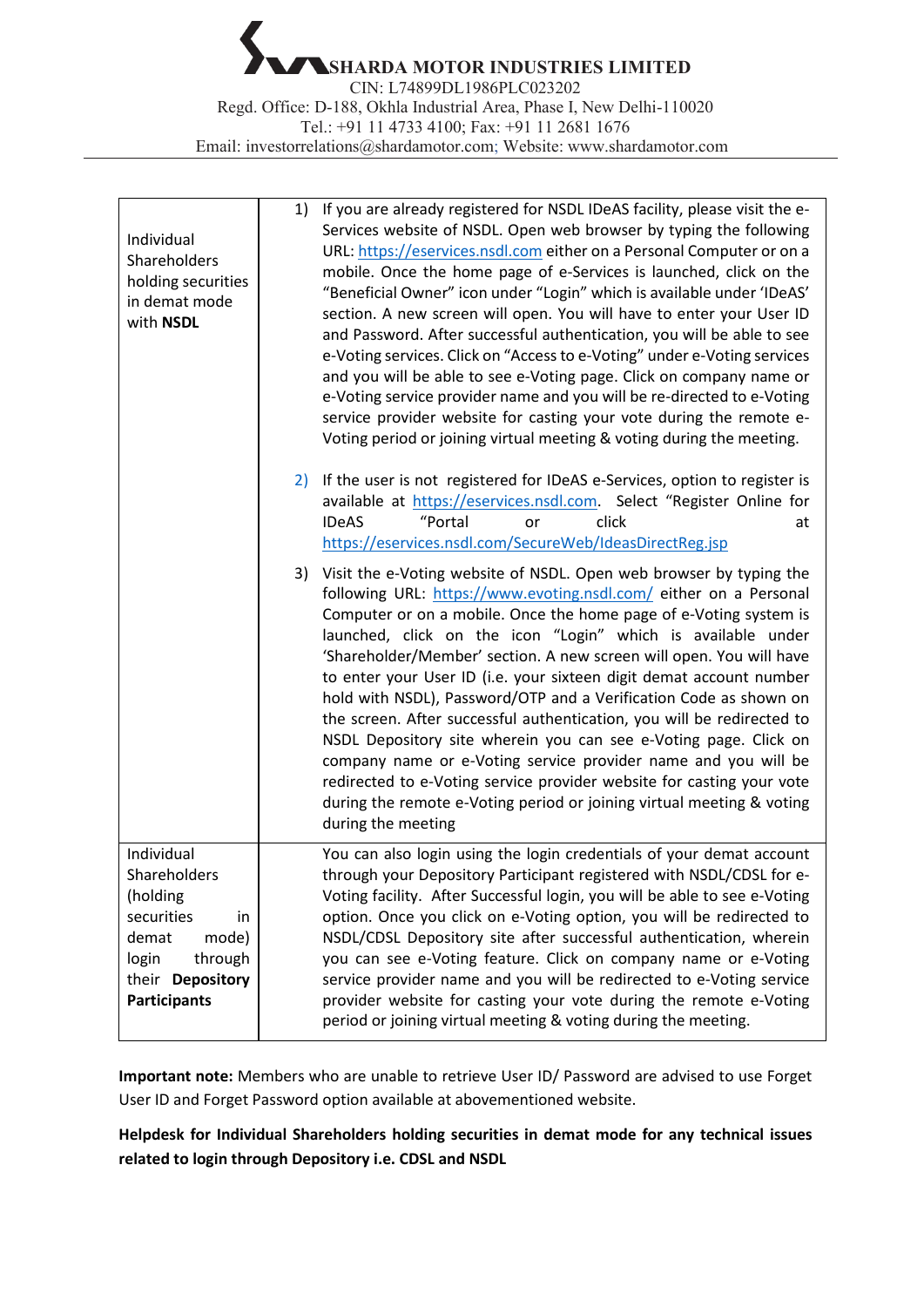| Login type                                                            | <b>Helpdesk details</b>                                                                                                                     |  |  |
|-----------------------------------------------------------------------|---------------------------------------------------------------------------------------------------------------------------------------------|--|--|
| Individual Shareholders holding<br>securities in Demat mode with CDSL | Members facing any technical issue in login can contact<br>helpdesk by sending<br><b>CDSL</b><br>$\overline{a}$<br>at<br>request            |  |  |
|                                                                       | helpdesk.evoting@cdslindia.com or contact<br>at<br>1800225533                                                                               |  |  |
| Individual Shareholders holding                                       | Members facing any technical issue in login can contact                                                                                     |  |  |
| securities in Demat mode with NSDL                                    | helpdesk<br>by sending a<br><b>NSDL</b><br>reguest<br>at<br>evoting@nsdl.co.in or call at toll free no.: 1800 1020 990<br>and 1800 22 44 30 |  |  |

B**. Login method for e-Voting for shareholders other than individual shareholders holding in Demat form & physical shareholders.**

- 1) The shareholders should log on to the e-voting website [www.evotingindia.com.](http://www.evotingindia.com/)
- 2) Click on "Shareholders" module.
- 3) Now enter your User ID
	- a. For CDSL: 16 digits beneficiary ID,
	- b. For NSDL: 8 Character DP ID followed by 8 Digits Client ID,
	- c. Shareholders holding shares in Physical Form should enter Folio Number registered with the Company.
- 4) Next enter the Image Verification as displayed and Click on Login.
- 5) If you are holding shares in demat form and had logged on to [www.evotingindia.com](http://www.evotingindia.com/) and voted on an earlier e-voting of any company, then your existing password is to be used.
- 6) if you are a first-time user follow the steps given below:

| For Shareholders holding shares in Demat Form other than individual and Physical Form |                                                                                                                                                                                                       |  |  |
|---------------------------------------------------------------------------------------|-------------------------------------------------------------------------------------------------------------------------------------------------------------------------------------------------------|--|--|
| <b>PAN</b>                                                                            | Enter your 10 digit alpha-numeric *PAN issued by Income Tax Department<br>(Applicable for both demat shareholders as well as physical shareholders)                                                   |  |  |
|                                                                                       | Shareholders who have not updated their PAN with the<br>$\bullet$<br>Company/Depository Participant are requested to use the sequence<br>number sent by Company/RTA or contact Company/RTA.           |  |  |
| <b>Dividend</b><br>Bank<br><b>Details</b>                                             | Enter the Dividend Bank Details or Date of Birth (in dd/mm/yyyy format) as<br>recorded in your demat account or in the company records in order to login.                                             |  |  |
| <b>OR</b> Date of<br>Birth (DOB)                                                      | If both the details are not recorded with the depository or company,<br>$\bullet$<br>please enter the member id / folio number in the Dividend Bank details<br>field as mentioned in instruction (3). |  |  |

- C. After entering these details appropriately, click on "SUBMIT" tab.
- D. Shareholders holding shares in physical form will then directly reach the Company selection screen. However, shareholders holding shares in demat form will now reach 'Password Creation' menu wherein they are required to mandatorily enter their login password in the new password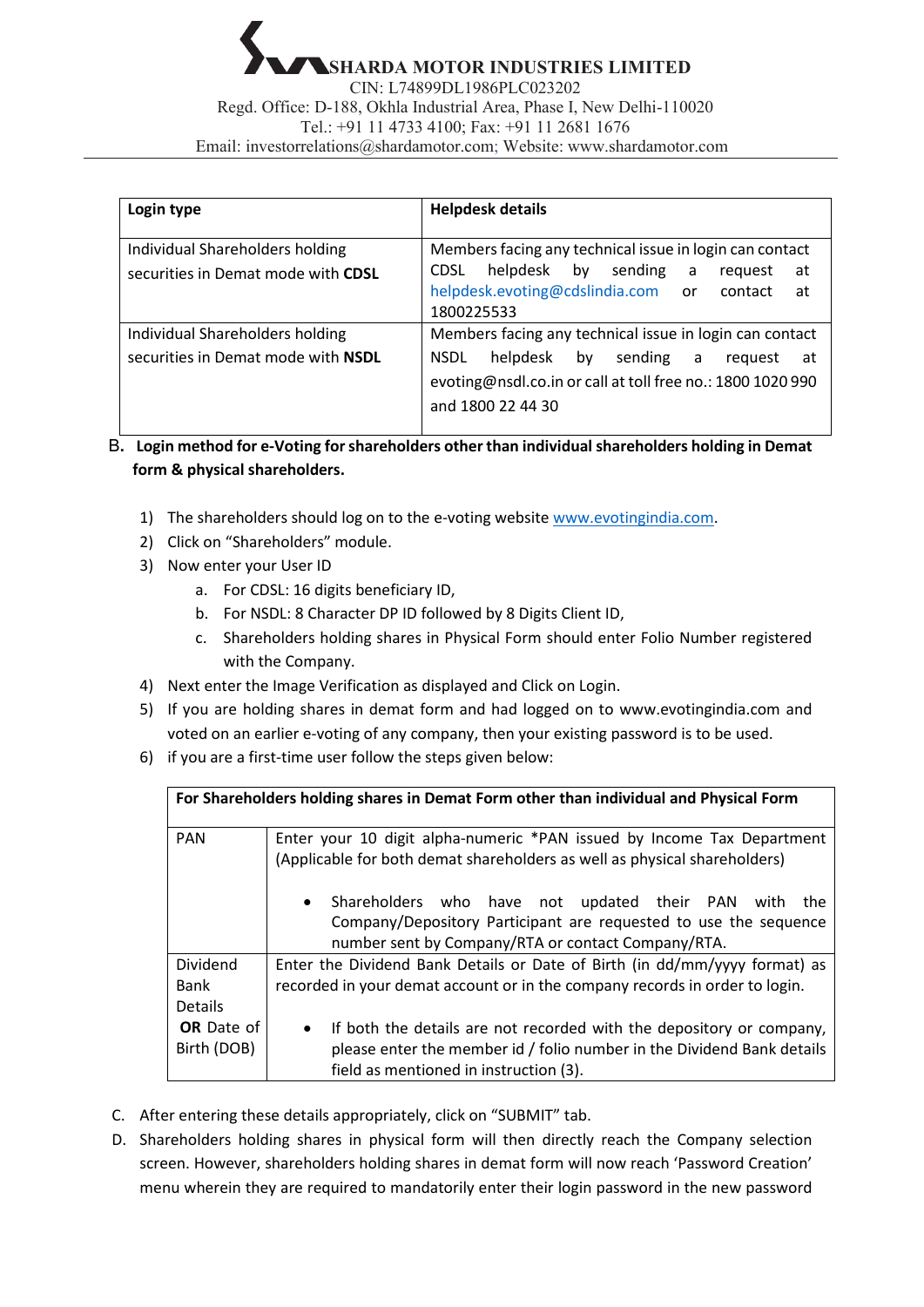field. Kindly note that this password is to be also used by the demat holders for voting for resolution of any other company on which they are eligible to vote, provided that company opts for e-voting through CDSL platform. It is strongly recommended not to share your password with any other person and take utmost care to keep your password confidential.

- E. For shareholders holding shares in physical form, the details can be used only for e-voting on the resolution contained in this Notice.
- F. Click on the EVSN for the relevant <Company Name> on which you choose to vote.
- G. On the voting page, you will see "RESOLUTION DESCRIPTION" and against the same the option "YES/NO" for voting. Select the option YES or NO as desired. The option YES impliesthat you assent to the Resolution and option NO implies that you dissent to the Resolution.
- H. Click on the "RESOLUTIONS FILE LINK" if you wish to view the entire Resolution details.
- I. After selecting the resolution, you have decided to vote on, click on "SUBMIT". A confirmation box will be displayed. If you wish to confirm your vote, click on "OK", else to change your vote, click on "CANCEL" and accordingly modify your vote.
- J. Once you "CONFIRM" your vote on the resolution, you will not be allowed to modify your vote.
- K. You can also take a print of the votes cast by clicking on "Click here to print" option on the Voting page.
- L. If a demat account holder has forgotten the login password then Enter the User ID and the image verification code and click on Forgot Password & enter the details as prompted by the system.
- M. **Facility for Non Individual Shareholders and Custodians –Remote Voting**
	- Non-Individual shareholders (i.e. other than Individuals, HUF, NRI etc.) and Custodians are required to log on to www.evotingindia.com and register themselves in the "Corporates" module.
	- A scanned copy of the Registration Form bearing the stamp and sign of the entity should be emailed to helpdesk.evoting@cdslindia.com.
	- After receiving the login details a Compliance User should be created using the admin login and password. The Compliance User would be able to link the account(s) for which they wish to vote on.
	- The list of accounts linked in the login should be mailed to helpdesk.evoting@cdslindia.com and on approval of the accounts they would be able to cast their vote.
	- A scanned copy of the Board Resolution and Power of Attorney (POA) which they have issued in favour of the Custodian, if any, should be uploaded in PDF format in the system for the scrutinizer to verify the same.
	- Alternatively Non Individual shareholders are required to send the relevant Board Resolution/ Authority letter etc. together with attested specimen signature of the duly authorized signatory who are authorized to vote, to the Scrutinizer and to the Company at the email address viz; vkc.pcs@gmail.com (designated email address by company), if they have voted from individual tab & not uploaded same in the CDSL e-voting system for the scrutinizer to verify the same.

# N. **PROCESS FOR THOSE SHAREHOLDERS WHOSE EMAIL/MOBILE NO. ARE NOT REGISTERED WITH THE COMPANY/DEPOSITORIES.**

1. For Physical shareholders- please provide necessary details like Folio No., Name of shareholder, scanned copy of the share certificate (front and back), PAN (self attested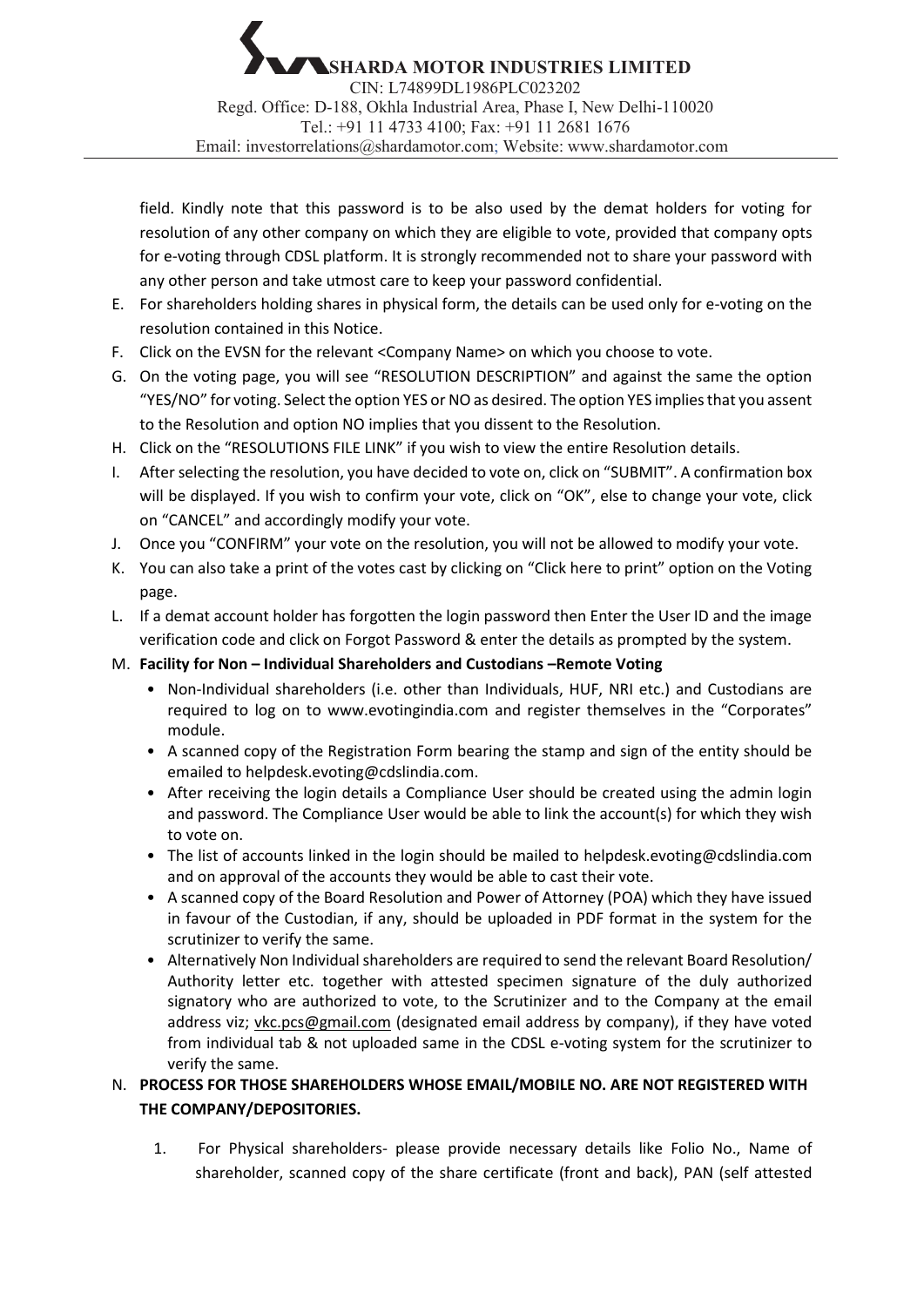scanned copy of PAN card), AADHAR (self attested scanned copy of Aadhar Card) by email to **Company/RTA email id**.

- 2. For Demat shareholders -, Please update your email id & mobile no. with your respective Depository Participant (DP)
- 3. For Individual Demat shareholders Please update your email id & mobile no. with your respective Depository Participant (DP) which is mandatory while e-Voting & joining virtual meetings through Depository.

If you have any queries or issues regarding attending AGM & e-Voting from the CDSL e-Voting System, you can write an email t[o helpdesk.evoting@cdslindia.com](mailto:helpdesk.evoting@cdslindia.com) or contact at 1800225533.

All grievances connected with the facility for voting by electronic means may be addressed to Mr. Rakesh Dalvi, Sr. Manager, (CDSL, ) Central Depository Services (India) Limited, A Wing, 25th Floor, Marathon Futurex, Mafatlal Mill Compounds, N M Joshi Marg, Lower Parel (East), Mumbai - 400013 or send an email to helpdesk.evoting@cdslindia.com or call on 1800225533

## **STATEMENT ANNEXED TO THE NOTICE IN RESPECT OF THE SPECIAL BUSINESSES PURSUANT TO SECTION 102 OF THE COMPANIES ACT, 2013**

#### **Item No. 1**

As the members are aware that stock options have long been recognized as an effective instrument to attract and retain the best talent and also serves to attract, incentivize and motivate professionals and reward exceptional performance. Equity based compensation is considered to be an integral part of employee compensation across sectors which enables alignment of personal goals of the employees with organizational objectives by participating in the ownership of the Company through stock based compensation scheme.

Accordingly, the Company intends to reward, attract, motivate and retain employees and directors of the Company, in or outside India, for their high level of individual performance and for their efforts to improve the overall performance of the Company with the objective of achieving sustained growth of the Company and creation of shareholder's value by aligning the interests of the eligible employees/ directors with the long-term interests of the Company.

With the above objective, the Board of Directors of the Company (hereinafter referred to as the **"Board",** which term shall be deemed to include any Committee, including the Nomination and Remuneration Committee ("**NRC**"), which the Board has constituted or may hereafter constitute to act as the "Compensation Committee" under the SEBI SBEB Regulations) intend to implement an employee stock option plan namely "**Sharda Motor Industries Stock Option Scheme 2022**" ("**ESOP 2022**" / "**Scheme**") seeking to cover eligible employees/directors of the Company, its holding company, and its existing or future subsidiary companies, in or outside India, under the Scheme.

Keeping in line with the above, the ESOP 2022 has been formulated by the Company, which is to be implemented by the NRC constituted under Section 178 of the Companies Act, 2013, as amended (the "**Companies Act**") and the Securities and Exchange Board of India (Listing Obligations and Disclosure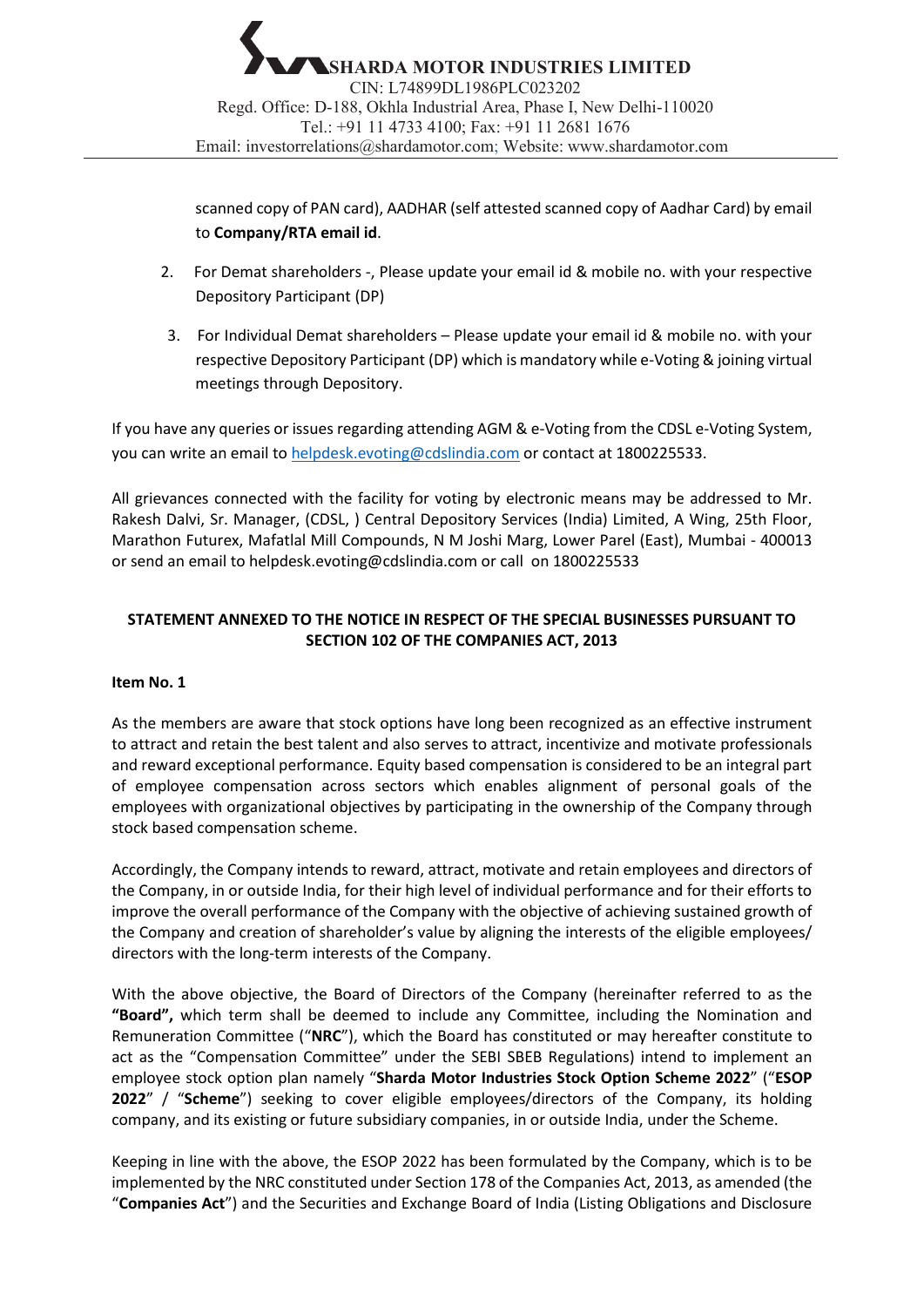Requirements) Regulations, 2015, as amended (the "**SEBI LODR Regulations**") and in accordance with the requirements of Securities and Exchange Board of India (Share Based Employee Benefits) Regulations, 2014, as amended (the "**SEBI SBEB Regulations**") issued by the SEBI and other applicable laws. Accordingly, the NRC and the Board at their respective meetings held on May 27, 2022 had approved the introduction of the ESOP 2022, subject to approval of members of the Company. The Scheme will be operated and administered under the superintendence of the NRC.

The salient features of the ESOP 2022 are set out below:

## **(a) Brief description of Sharda Motor Industries Limited Stock Option Scheme 2022**

ESOP 2022 contemplates grant of stock options to the permanent employees and directors including Managing Director of the Company, in or outside India, that are eligible under the ESOP 2022 ("Eligible Employees").

After vesting of options, the Eligible Employees earn a right, but not an obligation, to exercise the vested options within the exercise period and subscribe to equity shares of the Company subject to compliance with the requirements of the ESOP 2022, including payment of exercise price and satisfaction of any tax obligation arising thereon.

## **(b) Total number of stock options to be granted**

The total number of options to be granted under the ESOP 2022 shall not exceed 300,000 (Three Lakh). Each option when exercised would be converted into one equity share of INR 2/- (Indian Rupee Three) each fully paid-up.

Further, the SEBI SBEB Regulations require that in case of any corporate action(s) such as rights issue, bonus issue, merger, sale of division etc., a fair and reasonable adjustment needs to be made to the options granted. In this regard, the Company shall adjust the number, class and kind of equity shares, the number of stock options and/or the exercise price of the options granted in such a manner that the total value of the options granted under the ESOP 2022 remains the same after any such corporate action. Accordingly, if any additional options are granted by the Company to the option grantees for making such fair and reasonable adjustment, the ceiling of 300,000 (Three Lakh), shall be deemed to be increased to the extent of such additional options issued.

## **(c) Identification of classes of employees entitled to participate and be beneficiaries in ESOP 2022**

The options may be granted by the Board / NRC to the Eligible Employees as may be decided by the Board at its own discretion. For the purpose of ESOP 2022, "Eligible Employee" mean the following employees:

(i) a permanent employee of the Company working in or out of India; or (ii) a whole-time or executive Director of the Company including the managing Director, but excludes:

- a) an Independent Director;
- b) Any such Director who either by himself or through his relatives or through any body corporate, directly or indirectly holds more than 10% of the outstanding equity shares of the Company; and
- c) Promoters and persons belonging to Promoter Group.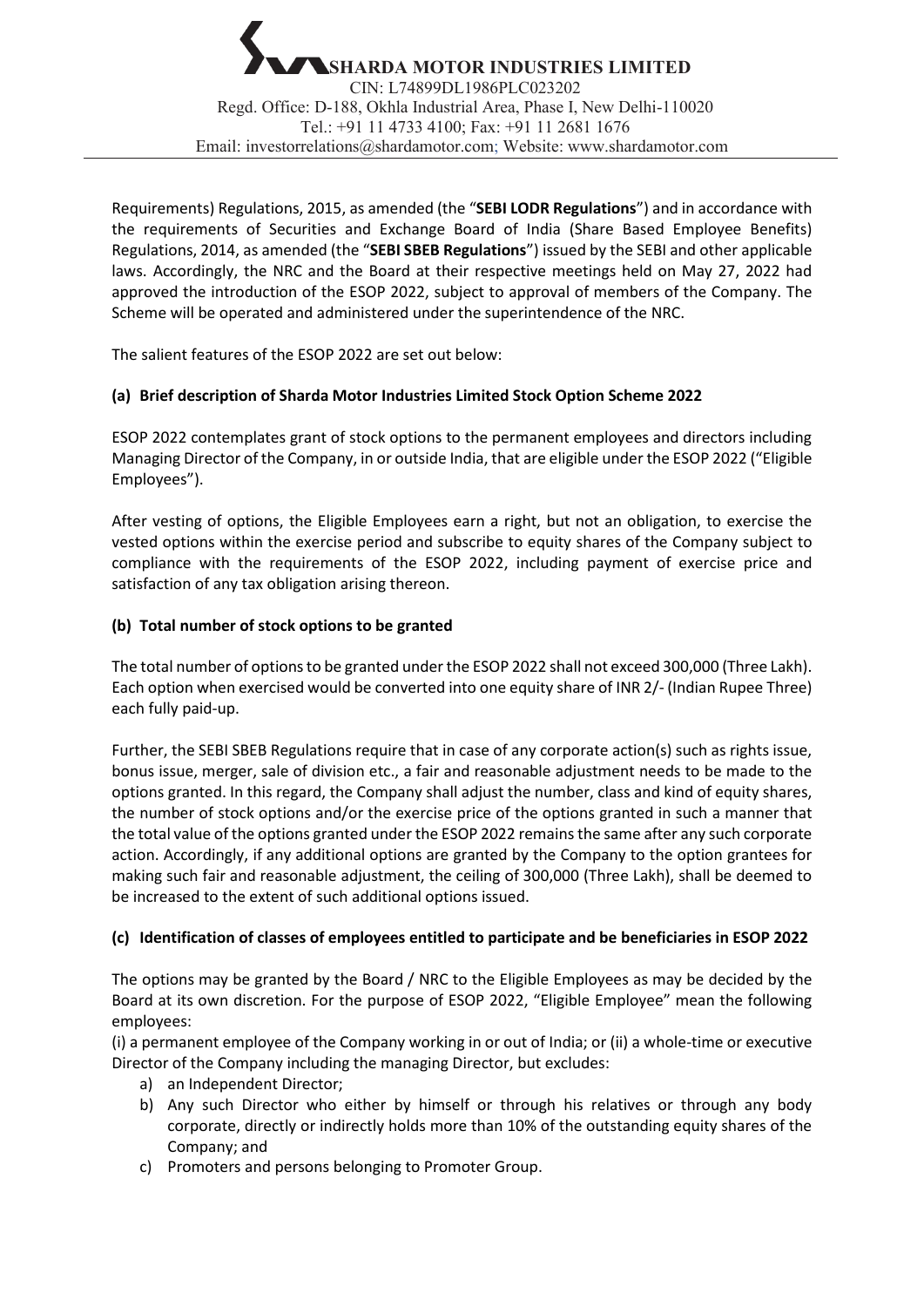## **(d) Implementation and administration of the ESOP 2022**

The existing NRC shall act as Compensation Committee for the administration and implementation of ESOP 2022 in terms of SEBI SBEB Regulations.

All questions of interpretation of the ESOP 2022 or any option under the Scheme shall be determined by the NRC and such determination shall be final and binding upon all persons having an interest in the ESOP 2022 or in any option issued thereunder.

## **(e) Requirements of vesting and period of vesting**

Options granted under ESOP 2022 would vest after expiry of minimum of **1 (One) year** but not later than maximum of **6** (**Six) years** from the Grant Date of such Options. The minimum Vesting Period of one year shall not apply to cases of separation from employment due to death and Permanent Disability.

**Provided that** in case where Options are granted by the Company under the Scheme in lieu of options held by a person under a similar plan/ scheme in another company (Transferor Company) which has merged or amalgamated with the Company, the period during which the options granted by the Transferor Company were held by him shall be adjusted against the minimum Vesting Period required under this Sub-clause in due compliance with the provisions of Applicable Laws.

The Vesting schedule for Options granted under may be subject to achievement of performance conditions as defined by the Nomination and Remuneration Committee for each grant

#### **(f) Maximum period within which the options shall be vested**

All the options granted on any date shall vest not later than the maximum period of 6 (six) years from the date of grant of such Options.

#### **(g) Exercise price or pricing Formula**

The Exercise Price per Option shall be equal to the fair value of the Shares on the Grant Date or any other price as decided by the Nomination and Remuneration Committee subject to Applicable Laws.

#### **(h) Exercise period**

#### (a) **While in employment/ service**

The Exercise Period in respect of a Vested Options shall be maximum of **5 (Five) years** from the date of Vesting of such Options. The exact Exercise Period of Options in case of any Grant shall be determined by the Nomination and Remuneration Committee at the time of Grant and shall be specified in the Grant Letter.

#### (b) **Exercise Period in case of separation from employment/ service**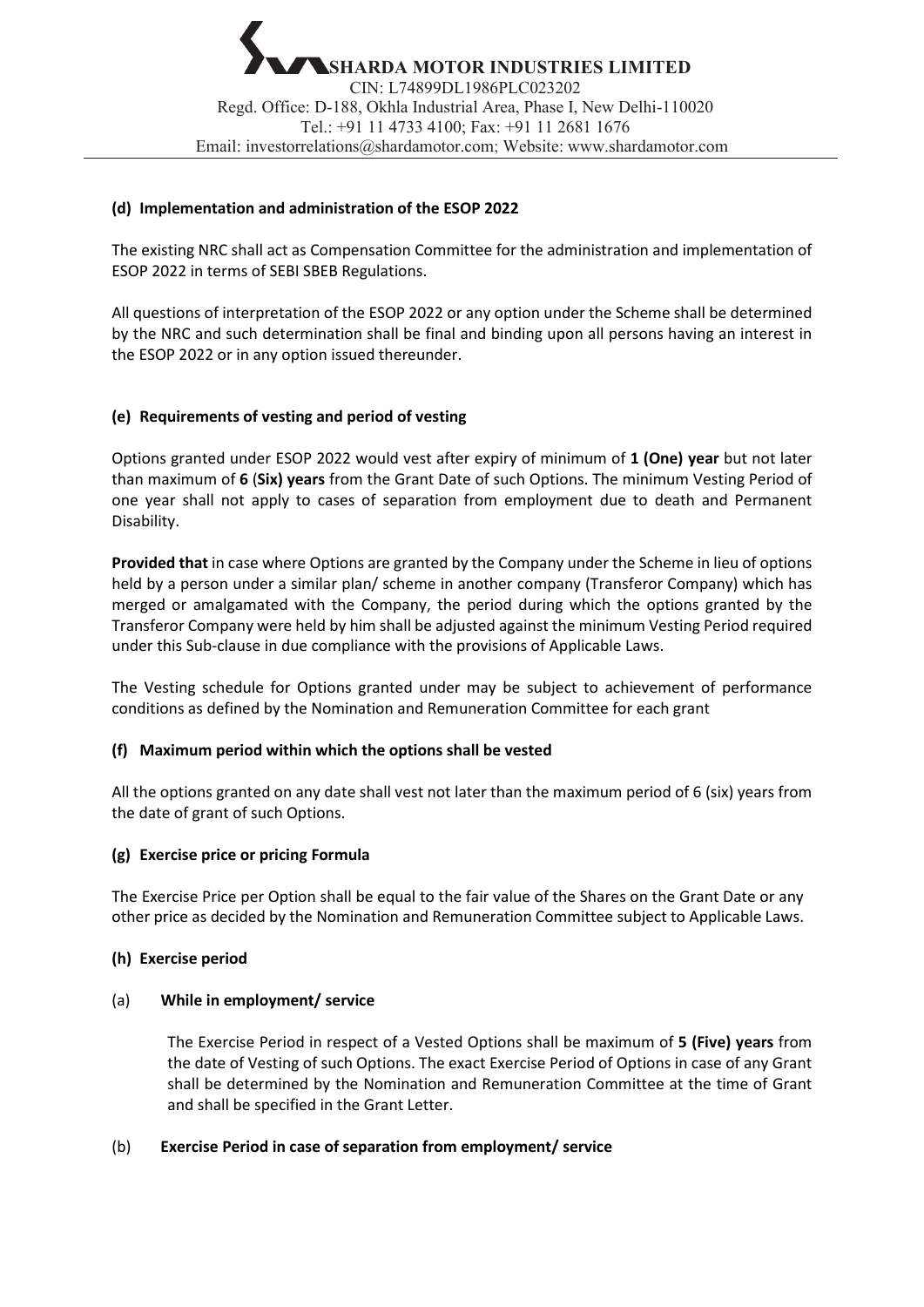Vested Options can be exercised subject to treatment of Unvested Options as per provisions outlined herein below:

| <b>S. No.</b>  | <b>Separations</b>   | <b>Vested Options</b>         | <b>Unvested Options</b>        |
|----------------|----------------------|-------------------------------|--------------------------------|
| 1              |                      | All the Vested Options        | All the Unvested Options on    |
|                |                      | as on date of submission      | the date of submission of      |
|                | <b>Resignation /</b> | of resignation/ date of       | resignation / date of          |
|                | <b>Termination</b>   | termination; whichever is     | termination; whichever is      |
|                | (other than due to   | earlier; shall be exercisable | earlier; shall stand cancelled |
|                | Cause)               | by the Option Grantee         | with effect from such          |
|                |                      | within 3 months from the      | resignation / termination      |
|                |                      | last date of employment.      | date.                          |
|                |                      | All the Vested Options        |                                |
|                |                      | which were not exercised      | All the Unvested Options on    |
|                | <b>Termination</b>   | at the time of such           | the date of such termination   |
| $\overline{2}$ | due to               | termination shall stand       | shall stand cancelled with     |
|                | Cause                | cancelled with effect from    | effect from the termination    |
|                |                      | the date of such              | date.                          |
|                |                      | termination.                  |                                |

| S. No. | <b>Separations</b>                                  | <b>Vested Options</b>                                                                                                                                                                                   | <b>Unvested Options</b>                                                                                                                                                                                                                                                                                 |
|--------|-----------------------------------------------------|---------------------------------------------------------------------------------------------------------------------------------------------------------------------------------------------------------|---------------------------------------------------------------------------------------------------------------------------------------------------------------------------------------------------------------------------------------------------------------------------------------------------------|
| 3      | <b>Retirement</b>                                   | All the Vested Options<br>as on date of Retirement<br>shall be exercisable by the<br>Option Grantee before<br>the expiry of the Exercise<br>Period.                                                     | To be decided by the<br>Nomination and<br><b>Remuneration Committee</b><br>subject to Applicable Laws                                                                                                                                                                                                   |
| 4      | Separation due to<br>death                          | All Vested Options may be<br>exercised by the deceased<br>Option Grantee's nominee<br>or legal heir(s) on<br>submission of requisite<br>proof, within the Exercise<br>Period from the date of<br>death. | All the unvested options<br>shall vest with Grantee's<br>nominee or legal heir(s)<br>immediately and may be<br>exercised by the deceased<br><b>Option Grantee's nominee</b><br>or legal heir(s) on<br>submission of requisite<br>proof, within the Exercise<br><b>Period</b> from the date of<br>death. |
| 5      | Separation due to<br>Permanent<br><b>Disability</b> | All Vested Options as on the<br>date of incurring such<br>disability may be exercised<br>by the Option Grantee<br>within the Exercise Period<br>from the date of such<br>disability.                    | All the unvested options<br>shall vest with the<br><b>Option Grantee</b><br>immediately and may<br>be exercised by the<br>deceased Option<br>Grantee's nominee or<br>legal heir(s) on<br>submission of requisite                                                                                        |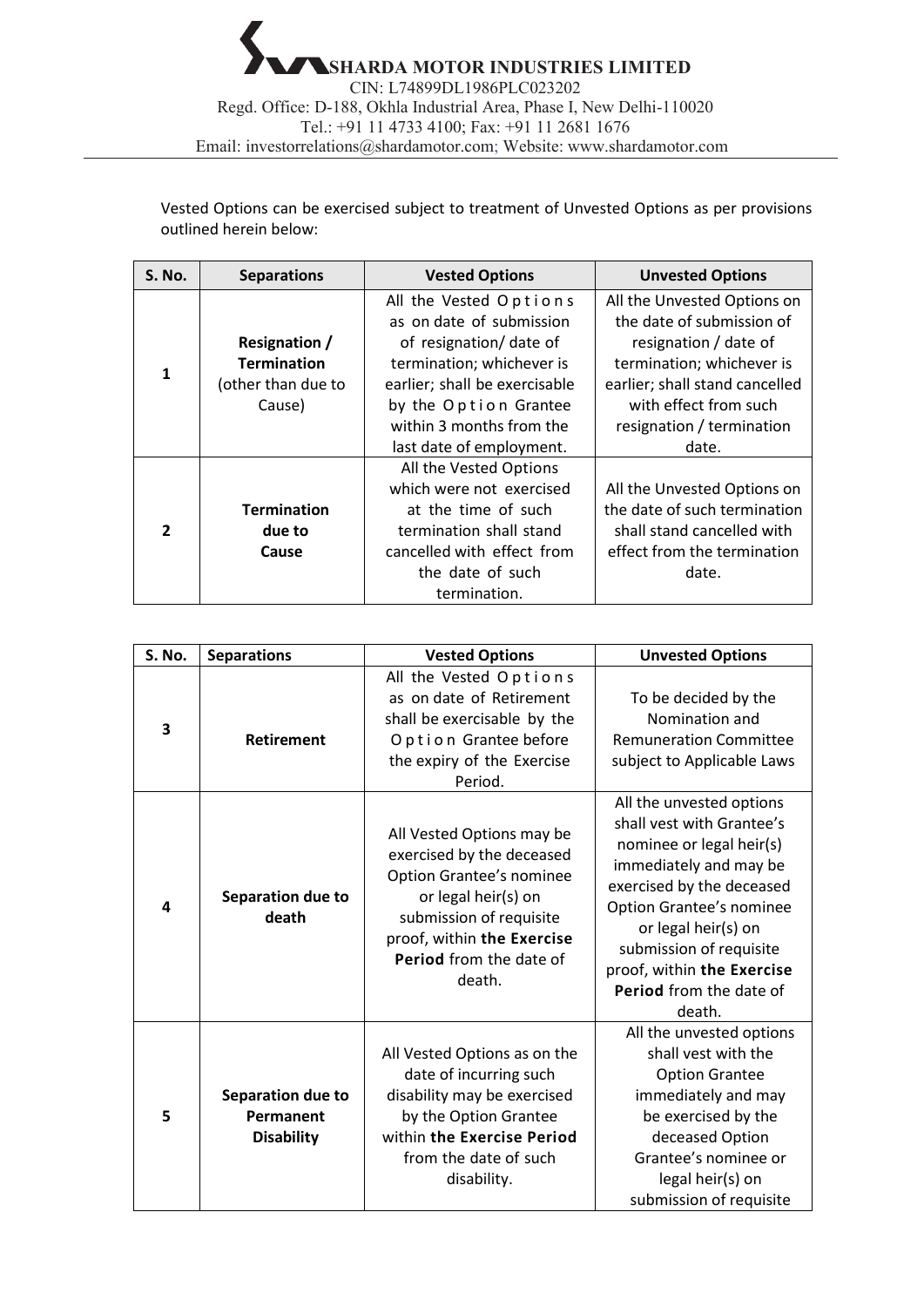**SHARDA MOTOR INDUSTRIES LIMITED** CIN: L74899DL1986PLC023202 Regd. Office: D-188, Okhla Industrial Area, Phase I, New Delhi-110020 Tel.: +91 11 4733 4100; Fax: +91 11 2681 1676 Email: [investorrelations@shardamotor.com;](mailto:investorrelations@shardamotor.com) Website: [www.shardamotor.com](http://www.shardamotor.com/)

|   |                                       |                               | proof, within the             |
|---|---------------------------------------|-------------------------------|-------------------------------|
|   |                                       |                               | <b>Exercise Period from</b>   |
|   |                                       |                               | the date of death.            |
|   |                                       | The Nomination and            | The Nomination and            |
| 6 | Termination/                          | <b>Remuneration Committee</b> | <b>Remuneration Committee</b> |
|   | separation due to<br>any other reason | shall decide whether the      | shall decide whether the      |
|   |                                       | Vested Options as on that     | unvested Options as on that   |
|   | apart from those                      | date can be exercised by      | date can be exercised by      |
|   | mentioned above                       | the Option Grantee or not,    | the Option Grantee or not,    |
|   |                                       | and such decision shall be    | and such decision shall be    |
|   |                                       | final.                        | final.                        |

Exercisability of Vested Options and continuity of Vesting of Unvested Options in case of transfer of an Option Grantee from the rolls of the Company to that of its associate company or any of its subsidiary company or holding company shall be at discretion of the Nomination and Remuneration Committee as per Applicable Laws as prevailing at the relevant time.

The Options shall be deemed to have been exercised when an Option Grantee makes an application in writing in prescribed format to the Company or by any other means as decided by the Nomination and Remuneration Committee, for the issuance of Shares against the Options vested in him, subject to payment of Exercise Price and compliance of other requisite conditions of Exercise including satisfaction of tax liability thereon.

## **(i) Appraisal process for determining the eligibility of employees for the ESOP 2022**

The Eligibility Criteria of Employees would be determined on the basis of one or more of the following parameters:

- (a) Tenure of the Employee;
- (b) Performance of the Employee;
- (c) The present and potential contribution of the Employee to the growth of the Company

## **(j) Maximum number of options to be issued per employee and in aggregate**

The maximum number of Options that may be offered under the ESOP 2022 per Employee and in aggregate whether in any one or more financial year(s), shall be less than 1% of the issued equity share capital (excluding outstanding warrants and conversions) of the Company at the time of the Grant of such Options. Subject to this ceiling, the Nomination and Remuneration Committee reserves the right to decide the number of Options to be granted and the maximum number of Options that can be granted to each Employee.

## **(k) Maximum quantum of benefits to be provided per employee under the ESOP 2022**

The aggregate number of equity shares upon Exercise of all Options under this Scheme, shall not exceed 300,000 (Three Lacs) equity shares of face value of Rs. 2, each fully paid up, of the Company.

## **(l) Whether the ESOP 2022 is to be implemented and administered directly or through a trust**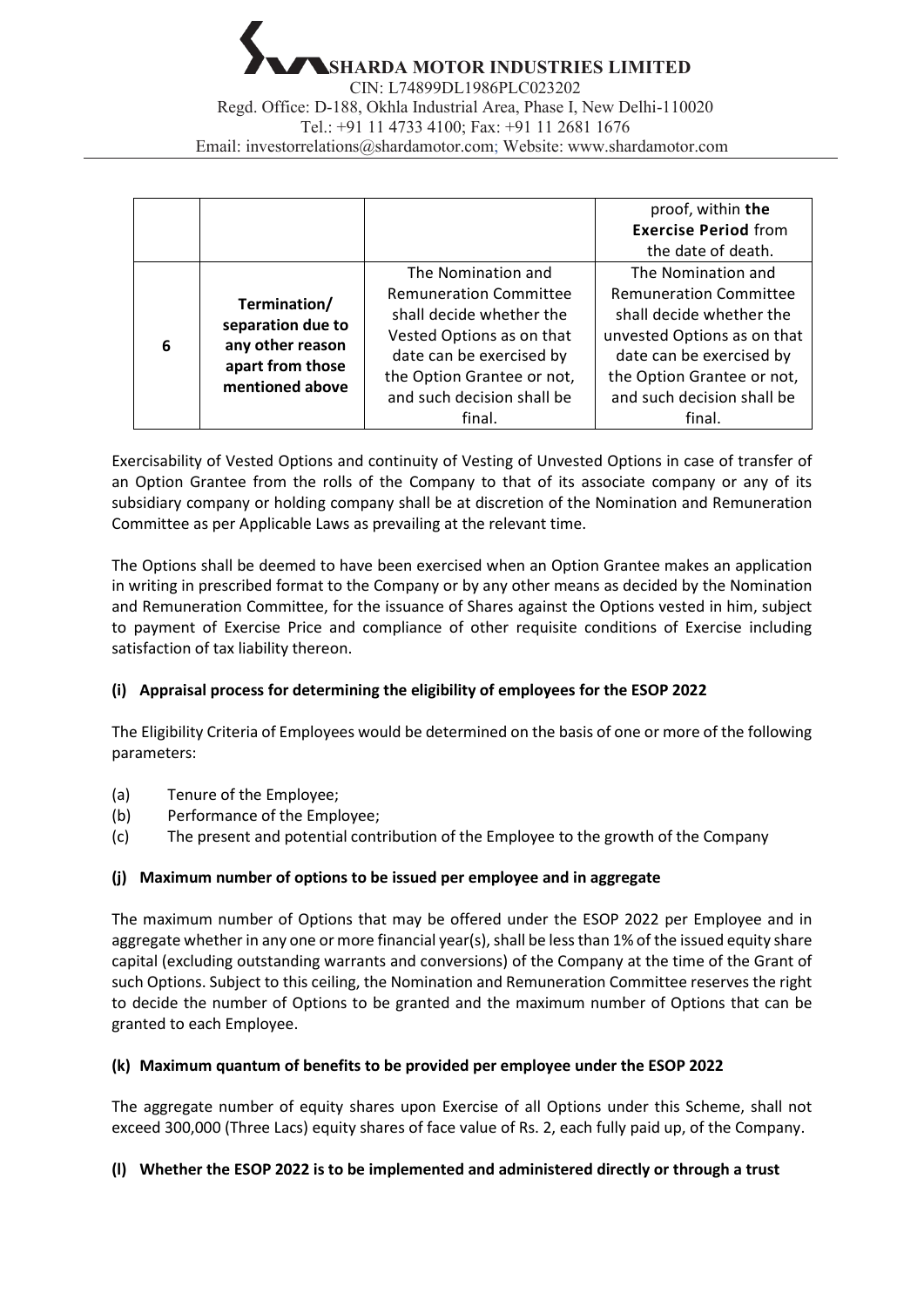The ESOP 2022 shall be implemented and administered directly by the Company, under the superintendence of the NRC.

### **(m) Whether the ESOP 2022 involves new issue of equity shares or secondary acquisition of equity shares or both**

The ESOP 2022 contemplates issue of fresh equity shares by the Company.

### **(n) Lock-in Period**

The Shares issued upon Exercise of Options shall be freely transferable and shall not be subject to any lock-in period restriction after such Exercise.

Provided however that the Shares allotted on such Exercise cannot be sold for such period from the date of allotment in terms of code of conduct for prevention of insider trading of the Company, if any, read with Securities Exchange Board of India (Prohibition of Insider Trading), Regulations, 2015, as amended or such other period as may be stipulated from time to time in terms of such Code; as applicable.

### **(o) Transferability of Stock Options**

The Options shall not be pledged, hypothecated, mortgaged or otherwise alienated in any other manner except as expressly permitted under this Scheme.

The Options shall not be transferable to any person except as expressly permitted under this Scheme.

No person other than the Option Grantee to whom the Options are granted shall be entitled to exercise the Options except in the event of the death of the Option Grantee. If due to Permanent Disability, an Option Grantee is unable to exercise the Options, the Nomination and Remuneration Committee may permit the nominee of the disabled Option Grantee to exercise the Options on his behalf.

## **(p) Amount of loan to be provided for implementation of the scheme(s) by the Company to the trust, its tenure, utilization, repayment terms, etc.**

This is currently not contemplated under the present ESOP 2022.

**(q) Maximum percentage of secondary acquisition that can be made by the trust for purposes of the ESOP 2022**

Not applicable

#### **(r) Accounting and Disclosure Policies**

The Company shall follow the IND AS 102 on Share based Payments and/ or any relevant Accounting Standards and the disclosure requirements of the Accounting Standards prescribed by the Central Government in terms of section 133 of the Companies Act, 2013 (18 of 2013) including any 'Guidance Note on Accounting for employee share based Payments' issued in that regard from time to time.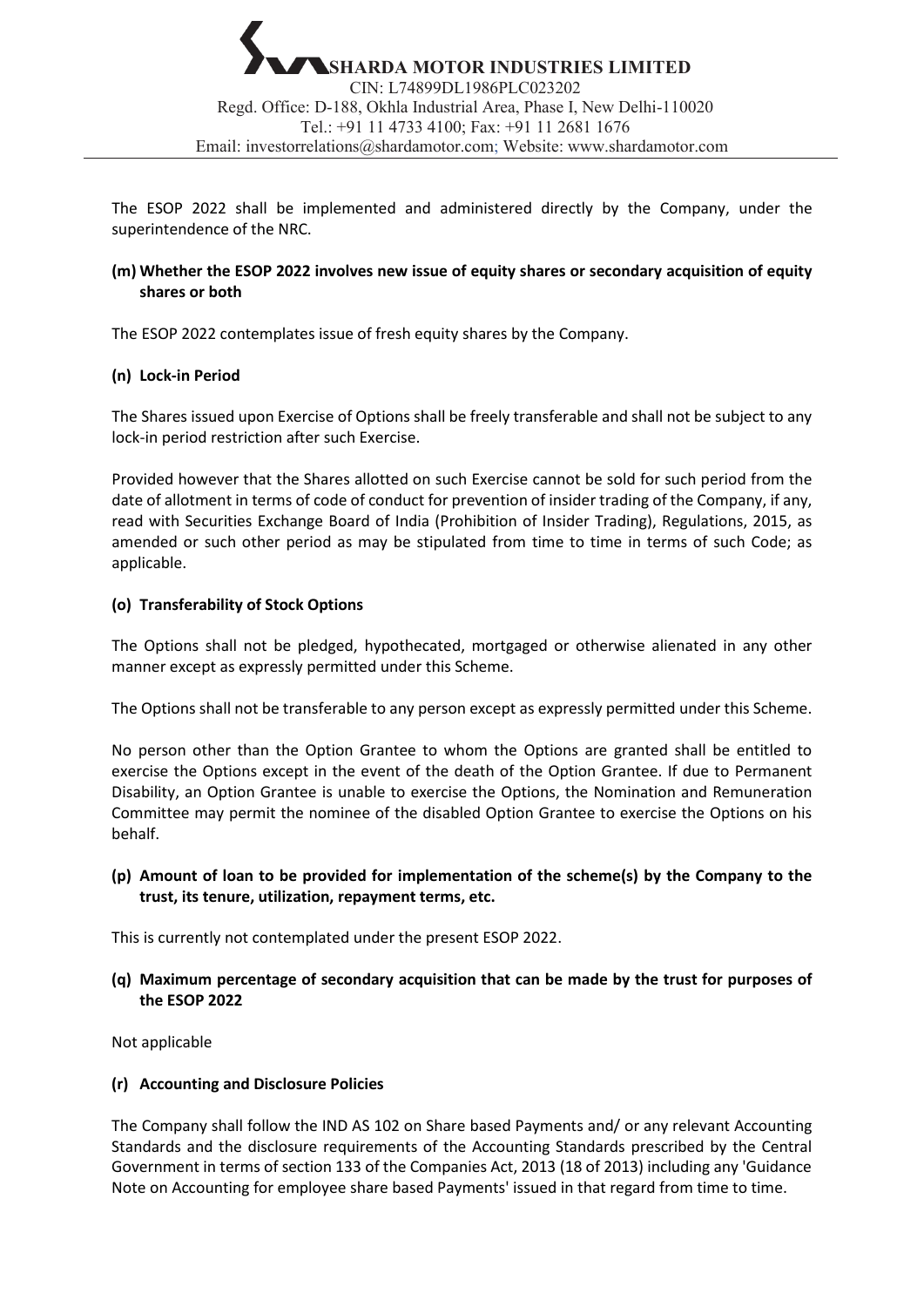### **(s) Method of option valuation**

The Company shall use the fair value method or such valuation method as may be prescribed from time to time in accordance with applicable laws for valuation of the Stock Options granted, to calculate the employee compensation cost.

### **(t) Variation of terms of Scheme**

The Board on the recommendation of the Nomination and Remuneration Committee may from time to time amend, alter or terminate the Scheme or any Grant or the terms and conditions thereof, provided that no such amendment, alteration or termination of any Grant previously made may be carried out, which would impair or prejudice the rights of any Option Grantee.

Provided further that the Board shall not amend or vary the terms of the Scheme which were specifically approved by the shareholders while approving the Scheme in any manner, without the approval of the shareholders.

### **(u) Declaration**

The Company will use fair value method for option valuation and therefore declaration regarding disclosure for difference between the employee compensation cost based on intrinsic value and fair value is not applicable.

#### **(v) Certificate from the Secretarial Auditor**

The Board of Directors shall at each annual general meeting place before the members a certificate from the Secretarial Auditor of the Company that the Scheme(s) has been implemented in accordance with the prescribed regulations and in accordance with the resolution of the Company in the general meeting.

#### **(w) Rights of the option holder**

The option holder shall not have right to receive any dividend or to vote or in any manner enjoy the benefits of a shareholder in respect of option granted to him/her, till equity shares are allotted upon exercise of such option.

#### **(x) Terms & conditions for buyback, if any, of specified securities covered under these regulations.**

The procedure for buy-back of specified securities issued under these regulations, if to be undertaken at any time by the company, in terms of the applicable laws.

The Board recommends the resolution set out at Item No. 1 of the accompanying notice for your approval as special resolution.

None of the Directors or Key Managerial Personnel, except to the extent of options granted to them / shares held by them, of the Company and their relatives are interested in the said resolution set out at item no. 1 of the accompanying notice.